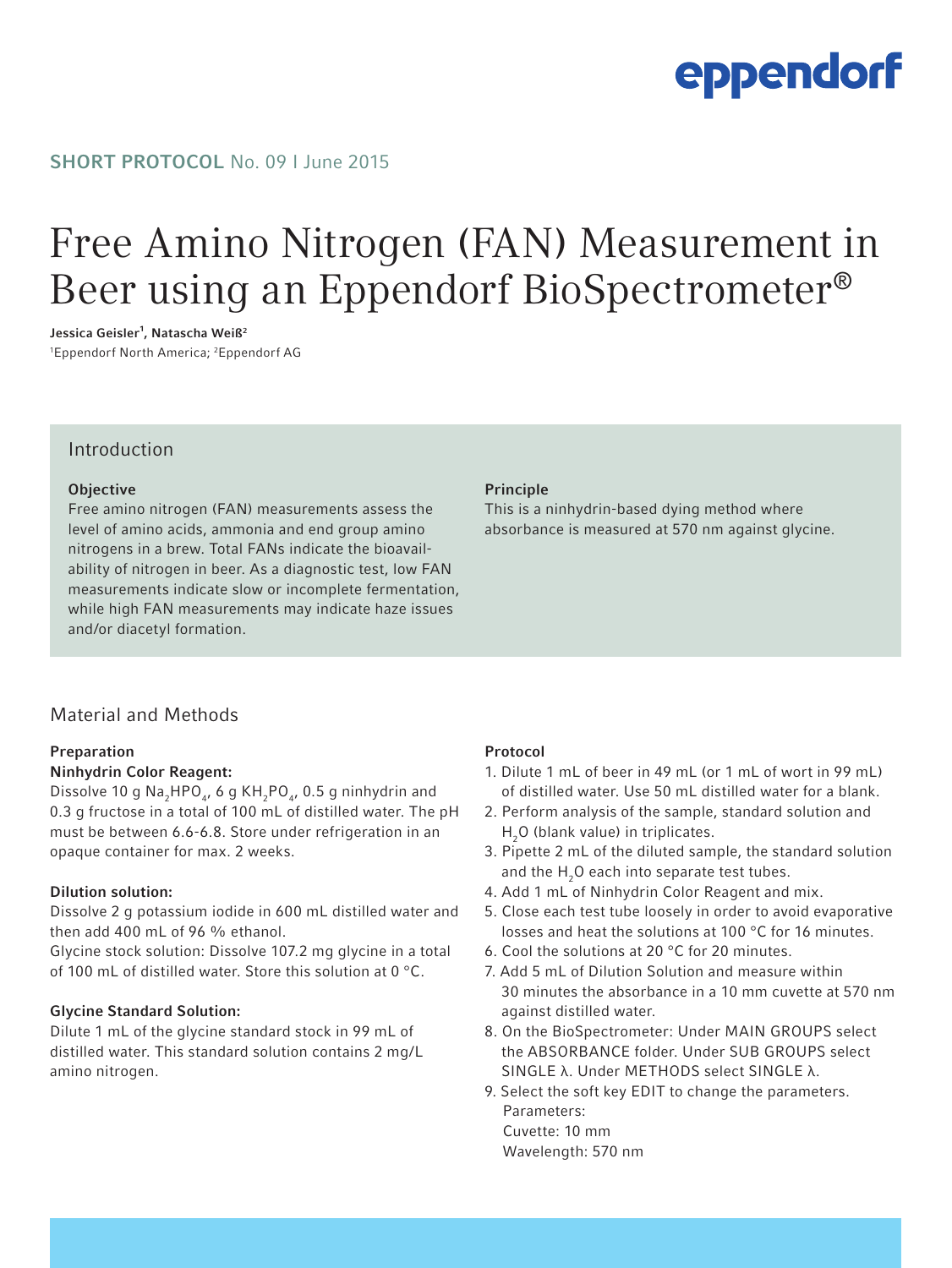

- 10. Save parameters by pressing the soft key SAVE.
- 11. Select the soft key NEXT.
- 12. Transfer blank (distilled water) to cuvette, insert the cuvette and measure by pressing the round Blank key.
- 13. Transfer analysis samples (beer, glycine standard,  $H<sub>2</sub>O$ ) to cuvette, insert cuvette in the same orientation as the blank and measure by pressing the round SAMPLE key.

#### Optional:

Correction for dark wort and beer samples (> 100 EBC) units:

- > Transfer 2 mL of the diluted sample to a test tube.
- > In place of Ninhydrin Color Reagent, add 1 mL distilled water and continue with steps 5-7.

#### FAN Calculation:

Free amino nitrogen [mg/L] =  $\frac{A_S-A_B-A_C}{A_A}$  ×2×F AG–AB

- $A_s$  = average absorbance of the sample
- $A<sub>G</sub>$  = average absorbance of the glycine standard solution
- $A_B$  = average absorbance of the blank value (H<sub>2</sub>O)
- $A_c$  = average absorbance of the correction for dark wort and beer
- $F =$  dilution factor of the sample
- $2 =$  concentration of the glycine standard solution in mg/L